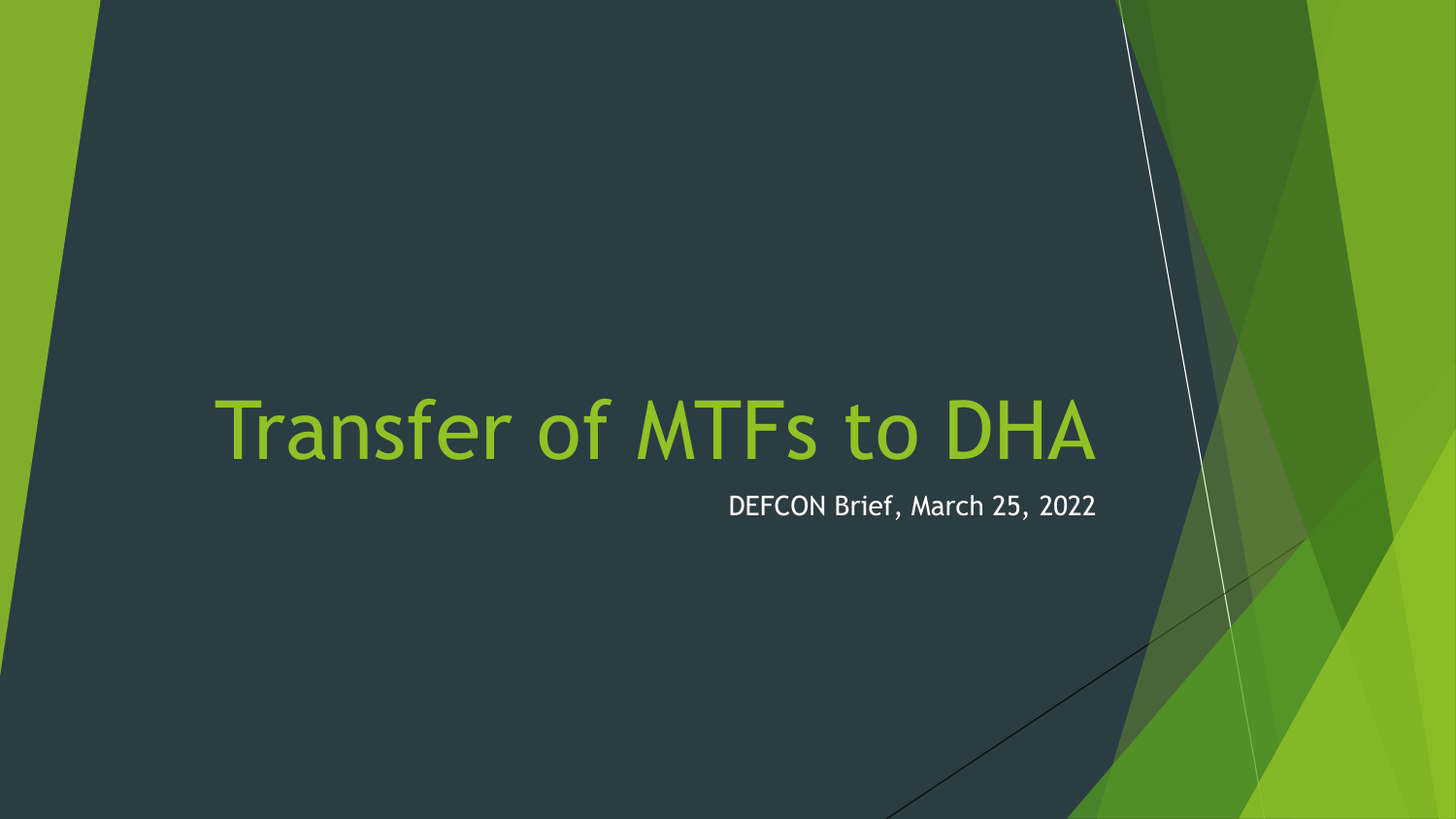## Background

- 2017 NDAA mandated transfer of all civilian employees and military billets working on medical and research matters to the Defense Health Agency (DHA)
- Service resistance and the pandemic delayed implementation
- Recent communications from the Services to certain bargaining units indicate an accelerated timeframe mandating the transfer of approximately 65,000 employees to DHA will occur between June and the end of the fiscal year (September) in 2022.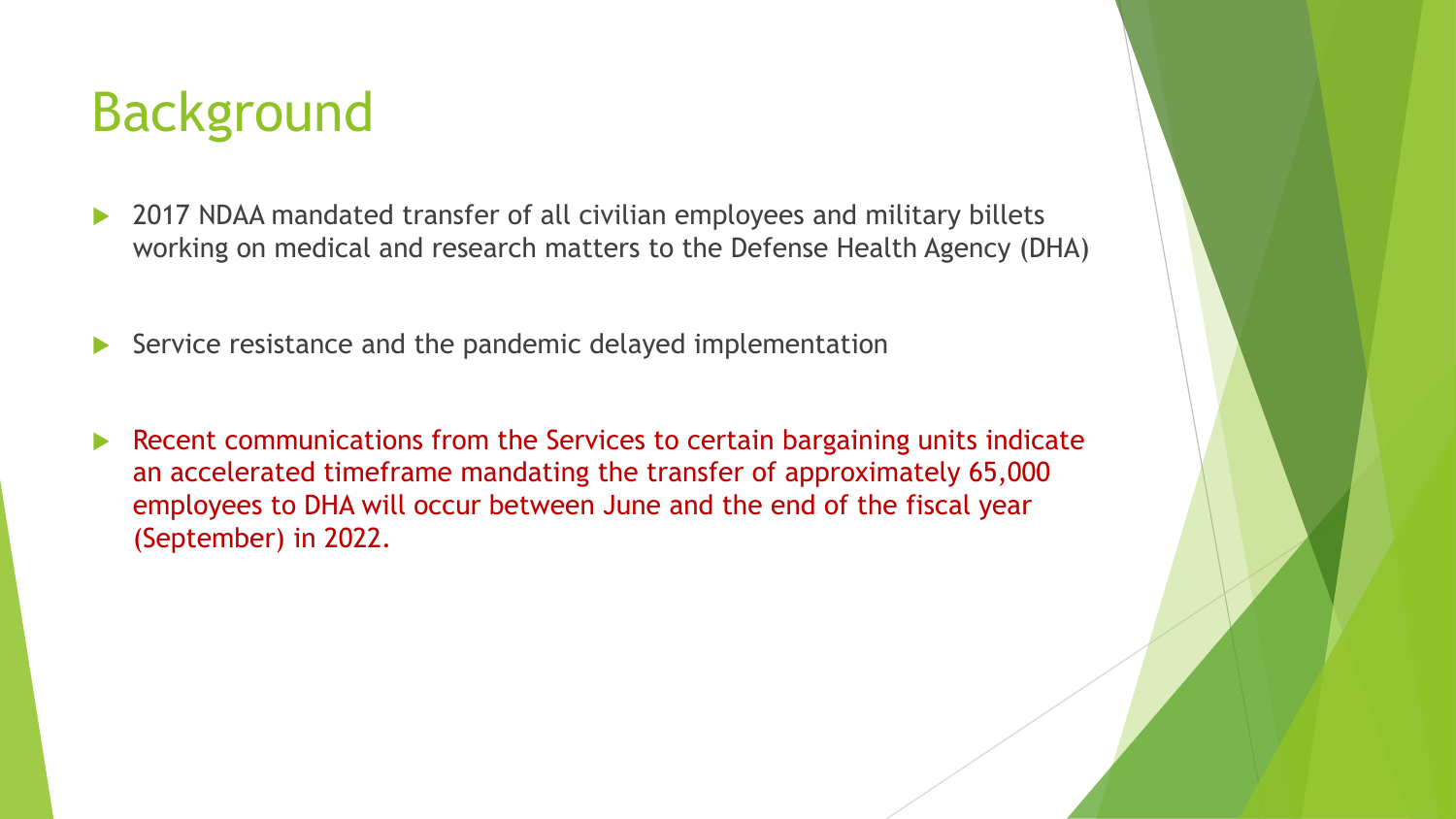

### **Civilian Human Resources Agency**



### **Civilian Transition Schedule**

### **DHA RePPS SET 1**

Effective 17 JUL 2022

Transferring 15,942 Civilians

#### Direct Reporting Markets Small Market (SSO):

### $\triangleright$  Central KY

National Capital Region

- Coastal Mississippi
- Low Country
- Colorado D
- Coastal North Carolina
- Tidewater
- Alaska
- San Antonio
- **Puget Sound**
- Hawaii

### **DHA RePPS SET 2** Effective 14 AUG 2022

Transferring 18,054 Civilians

#### **Direct Reporting Markets**

- San Diego
- **Central Texas**
- Southwest Georgia
- Florida Panhandle
- Southwestern KY
- Augusta
- El Paso
- Sacramento

#### **Small Market (SSO):**

- $\triangleright$  Central OK
- **West Point**
- **Upstate NY**
- Central SC
- Central VA Charleston
- Central
- Louisiana
- $\triangleright$  Cali Desert
- New England
- **Little Rock**
- Los Angles
- Las Vegas
- Garden State
- Army National
	- Guard
- Corpus Christi

#### **Excellence through Partnership**

### **DHA RePPS SET 3**

Effective 11 SEP 2022

#### Transferring 13,061 Civilians

#### **Direct Reporting Markets**

 $\triangleright$  San Antonio

#### **Small Market (SSO):**

- Kansas ⋗
- Ozarks

#### **Stand Alone MTFs (SSO)**

#### **DHAR-Europe**

**DHAR-INDO PACIFIC**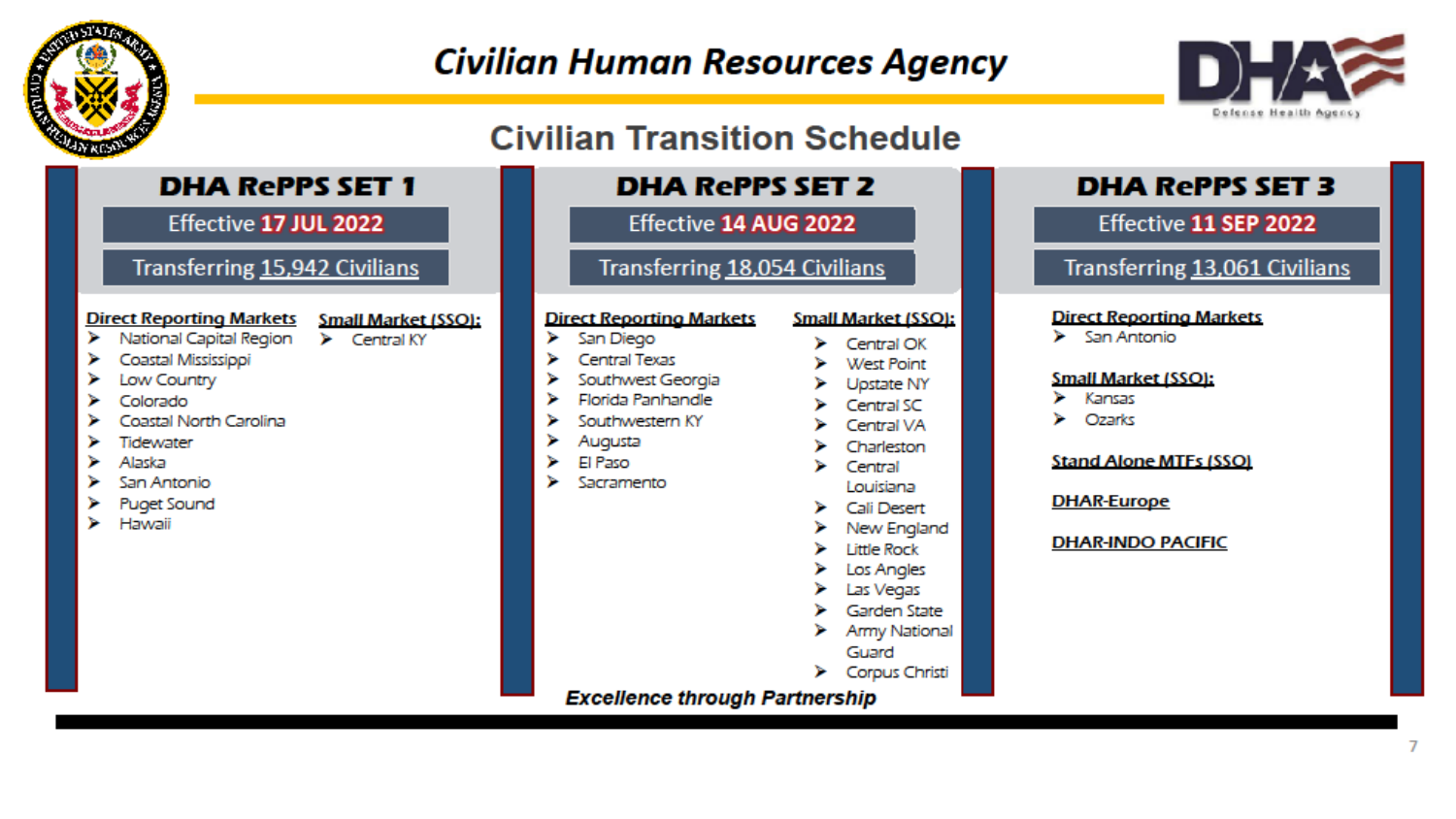## AFGE Impact

- Army: 18,000 BUEs transferring from Army to DHA
- Navy: 4,700 BUEs transferring from Navy to DHA
- Air Force: 4,800 BUEs transferring from Air Force to DHA

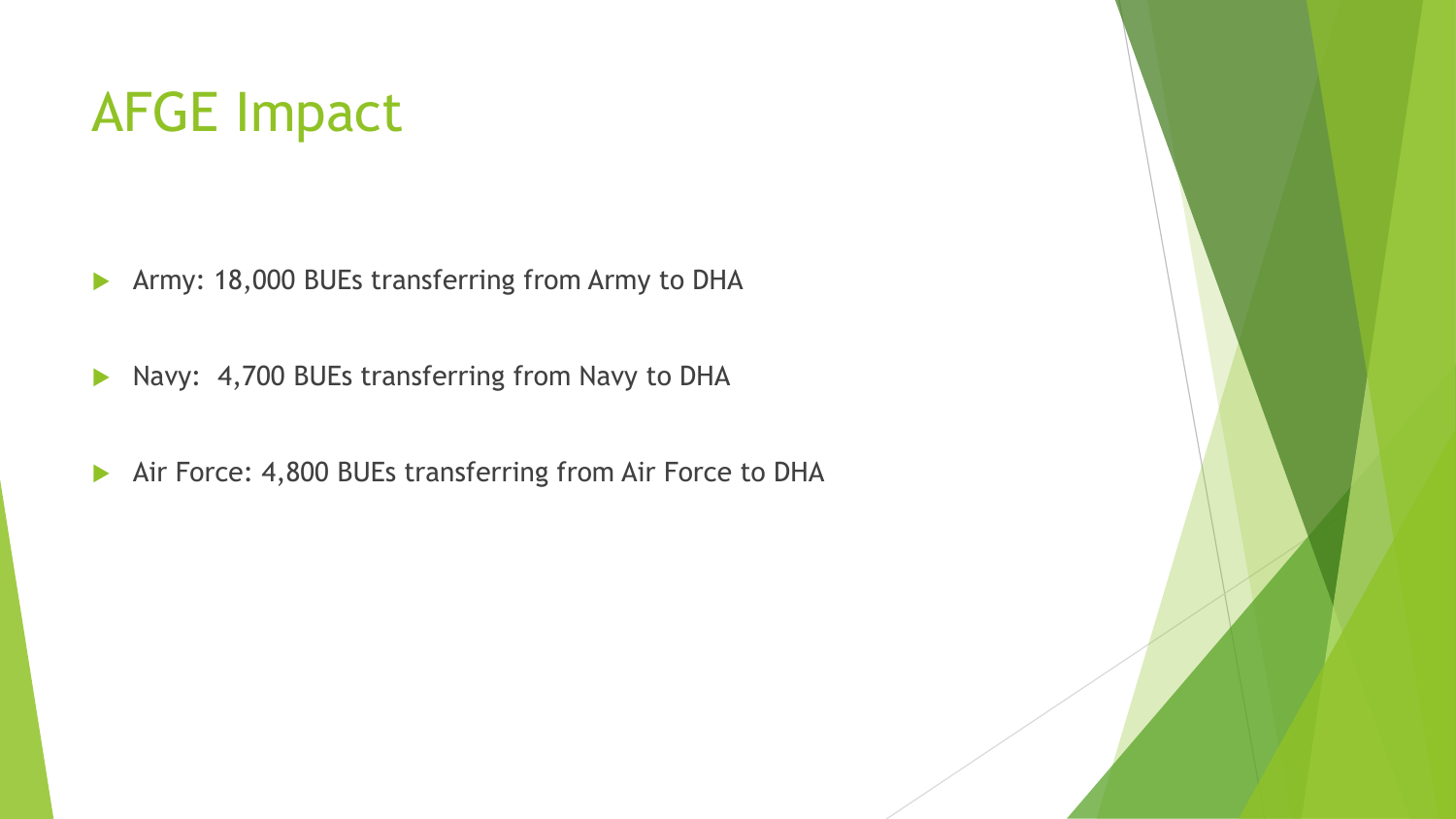## What This Means

- Immediate Actions (in the short term)
	- ▶ Implementation bargaining about the transfer must occur AT THE LEVEL OF RECOGNITION for each unit that has employees transferring to DHA.
	- ▶ We must identify every unit that includes medical employees who we know or believe will transfer (may or may not have received a notice from the agency)
- Medium term actions
	- ▶ Petitions must be filed for every location/unit that has transferring employees to attempt to maintain recognition
		- ▶ There will be some instances where elections will be required to maintain recognition
	- AFGE GCO will be contacting Locals about petitions as the transfer time gets closer to coordinate filing.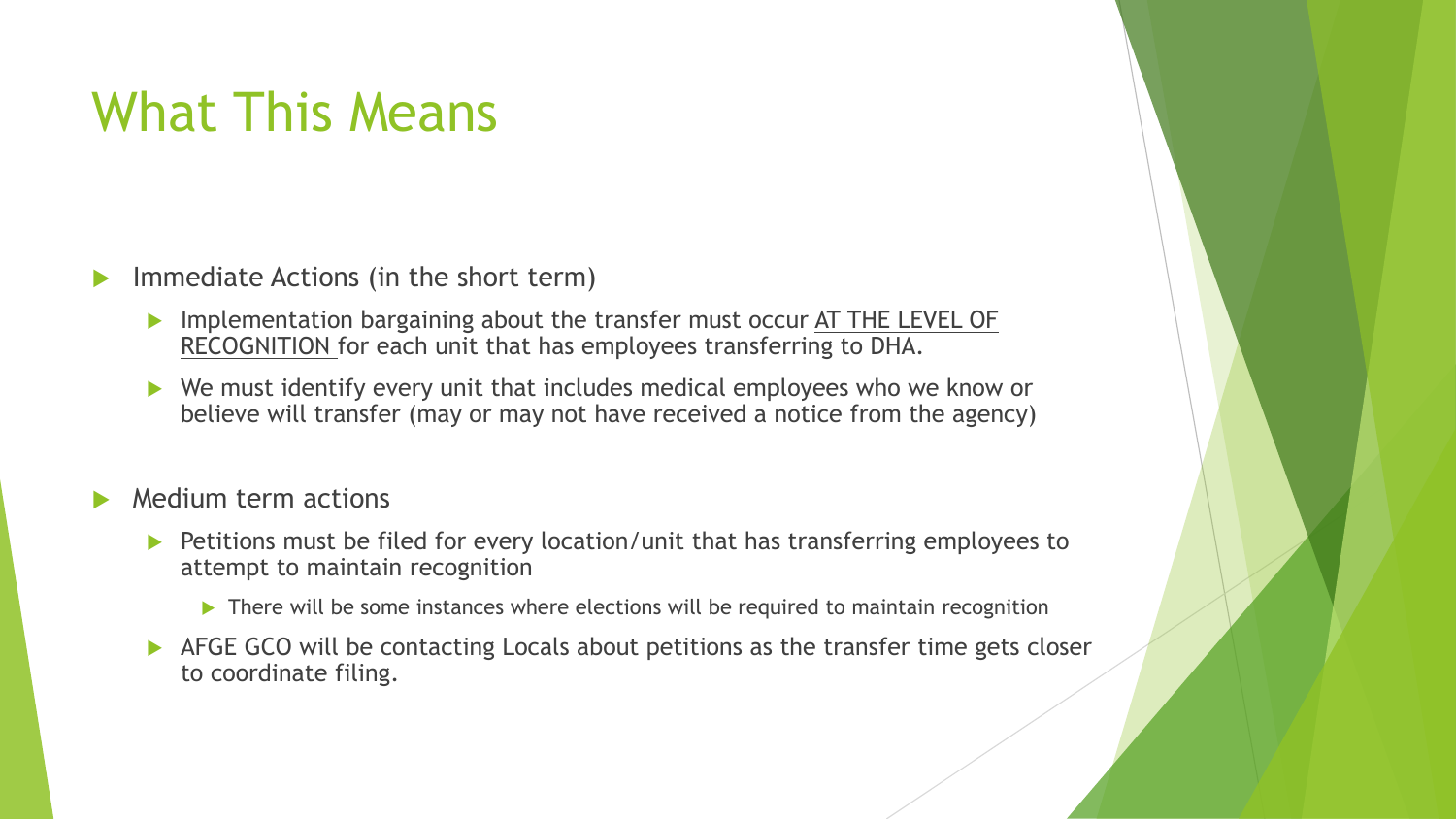## Immediate Actions

- In the next 14 days:
	- Review the list of MTFs that will be transferring and send information about who represents the hospitals/clinics and they types of employees (nonpro, nurses, pro etc) to [afgedha@afge.org](mailto:afgedha@afge.org). Please include the location of the facility and the Local. If you know another union represents employees at a location, please send that as well
		- Review the MTFs here:
			- [https://www.health.mil/Military-Health-Topics/MHS-Transformation/Market-Structure/Direct-](https://www.health.mil/Military-Health-Topics/MHS-Transformation/Market-Structure/Direct-Reporting-Markets)Reporting-Markets
			- [https://www.health.mil/Military-Health-Topics/MHS-Transformation/Market-Structure/Small-](https://www.health.mil/Military-Health-Topics/MHS-Transformation/Market-Structure/Small-Market-and-Stand-Alone-MTF-Organizations)Market-and-Stand-Alone-MTF-Organizations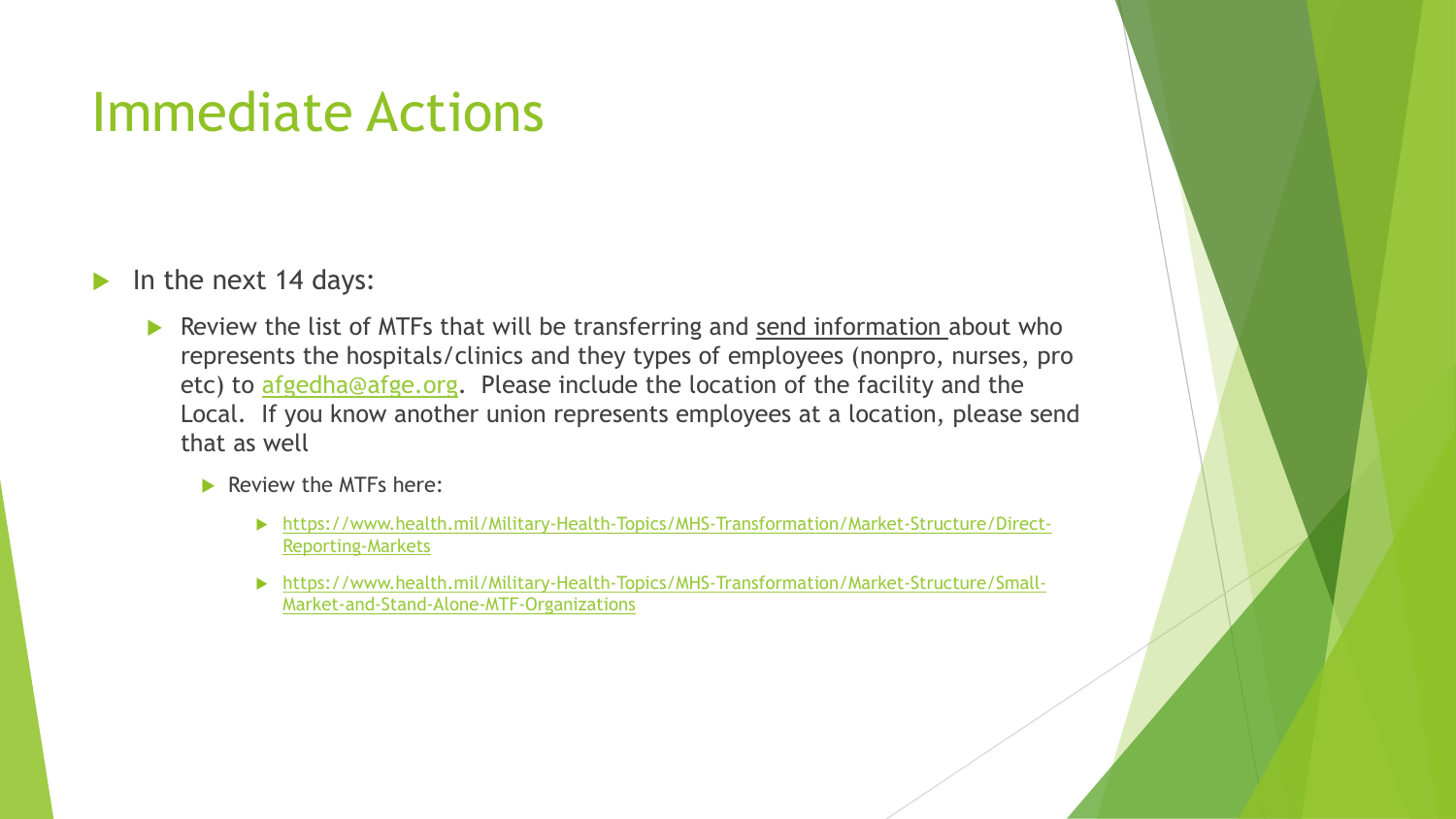## Immediate Actions

- ▶ Contact each Local that has transferring employees (as identified after reviewing the above) and see if they have received a notice from the agency RECENTLY
	- Agencies have been sending general notices for years but at this point we are only interested in recent notices (issued in 2022) that might include, for example, the date of transfer
	- Send the notices to [afgedha@afge.org](mailto:afgedha@afge.org)
- Review any notices to see if they contain enough specificity to allow bargaining
- If no notice has been issued, the Local should inquire of the agency when such a notice will be issued and what the agency's specific plans are for transfer of the employees.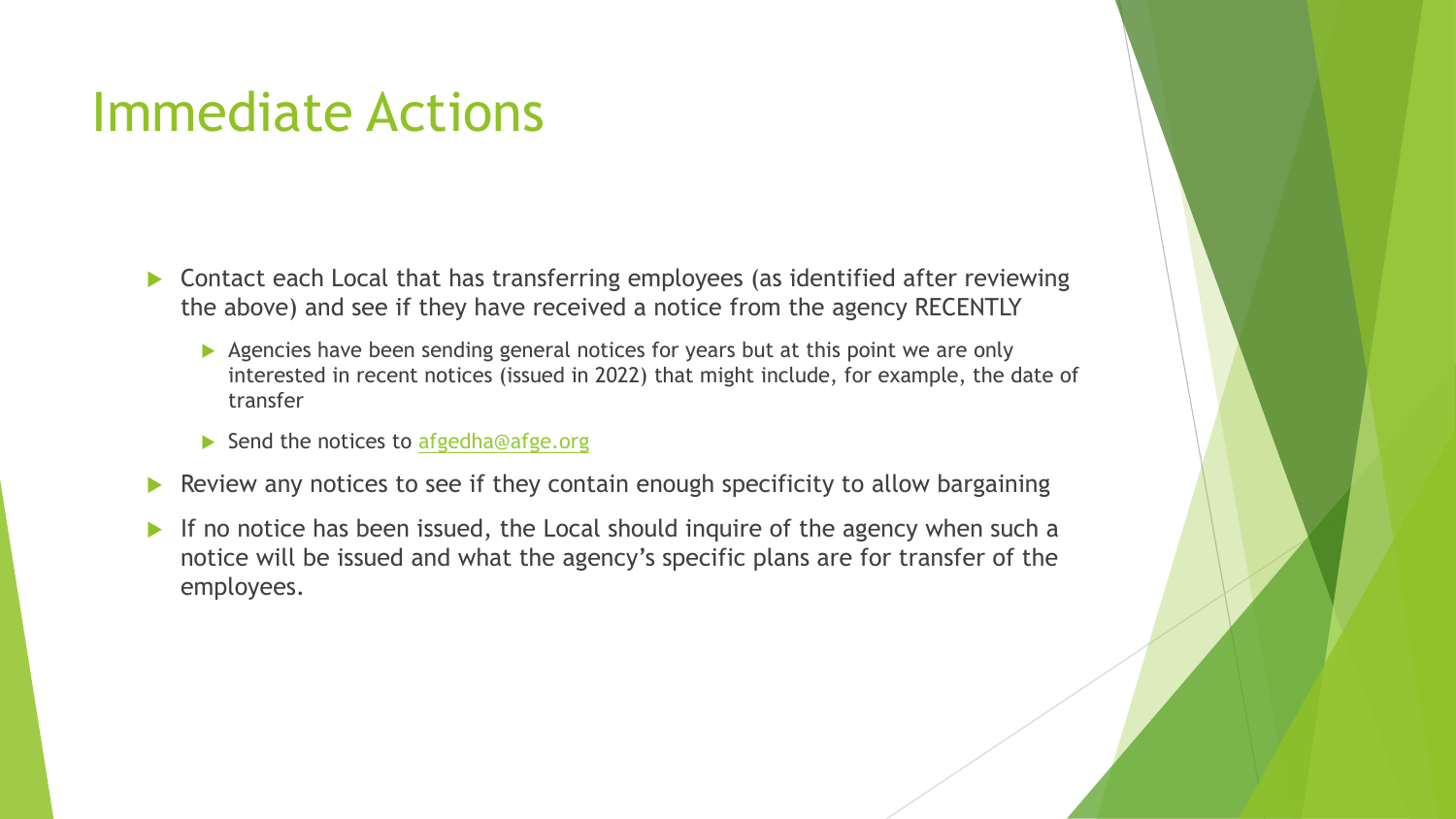## **Guidance**

▶ Initial guidance was issued on 2/22 via email to DOD Locals

Guidance will evolve as we learn new information from the agencies

- ▶ Certain employees will be designated as performing a "readiness" function
	- ▶ These employees DO NOT transfer to DHA but will continue to work side by side with employees who do transfer
	- ▶ We need to know what employees have been designated for readiness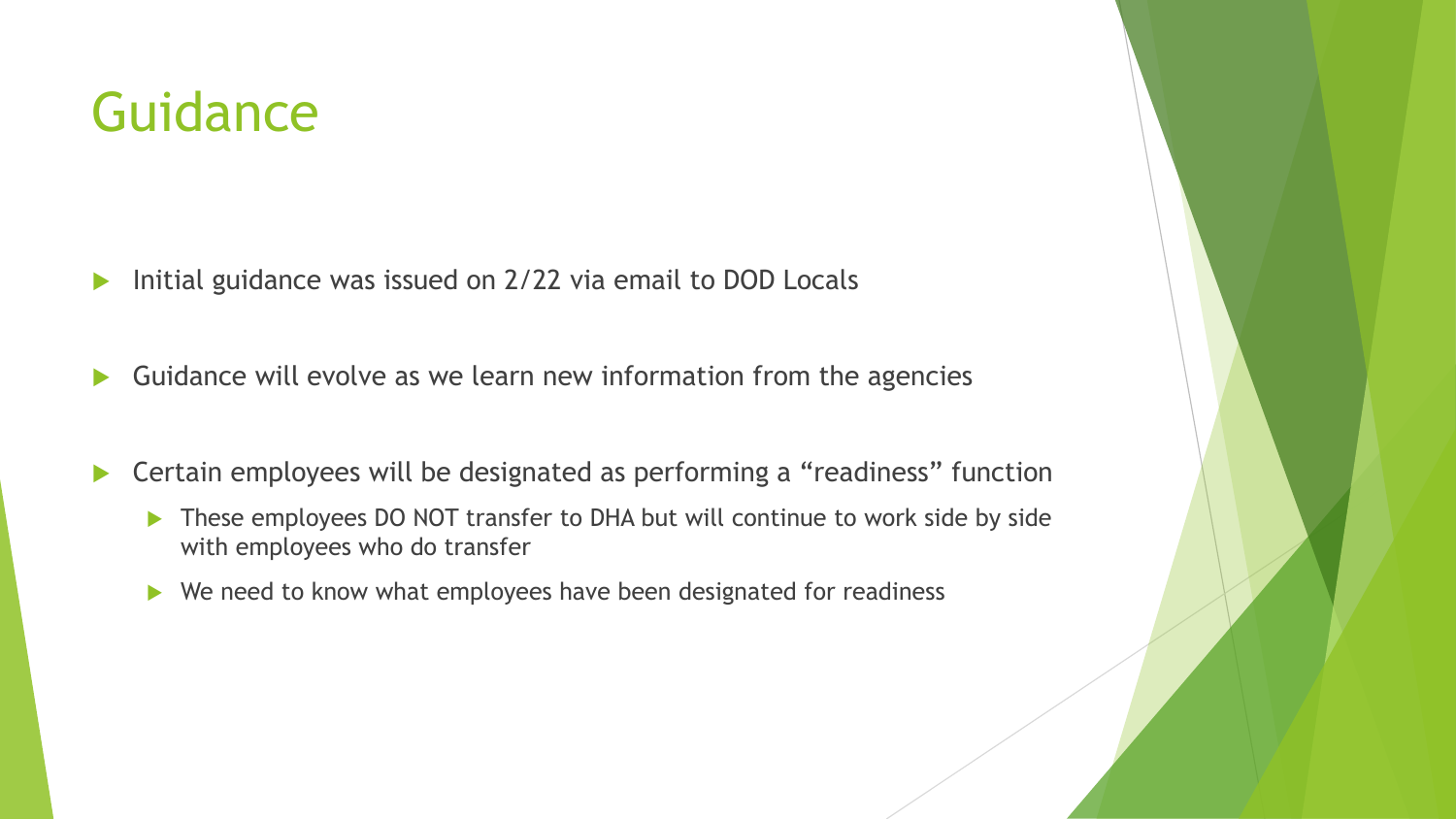#### **AFGE's DHA TRANSFER GUIDANCE (As of 2/22/22)**

**1. If the agency provides a notice that employees are transferring to DHA, but the notice is not specific and detailed about what changes in working conditions will happened for transferring employees:**

#### Send the Agency a Demand to Bargain.

In the Demand to Bargain, state that the Union issues this demand to bargain over the transfer of employees from the [insert agency] to DHA, but also make sure that you point out that the Agency's Notice of Transfer is legally insufficient and does not allow the Union to develop proposals because the notice fails to specify what changes will be made to the employees' terms and conditions of employment.

Under FLRA precedent, an Agency must provide notice that is "sufficiently specific or definitive regarding the actual change contemplated so as to adequately provide the union with a reasonable opportunity to request bargaining". A notice that is conditional and qualified is not sufficient. *Ogden Air Logistics Ctr., Hill AFB, Utah*, 41 FLRA 690, 698 (1991); *Internal Revenue Service*, 10 FLRA 326, 327 (1982). The Agency failed to identify what changes it proposes to implement as a result of the transfer. The Agency does not identify, for example, changes employees will have to their payroll processing systems, EEO complaint processing systems, managerial or supervisory chain of command, and/or other changes to the terms and conditions of employment for transferring employees. Thus, the Union reserves its right to bargain through the issuance of the Demand to Bargain but cannot submit proposals until the agency provides a legally sufficient notice of changes which specifically identifies the changes to the terms of conditions of employment for the Bargaining Unit employees.

**2. Send the agency an information request seeking specific information (if not already provided) about the employees who are transferring. Also ask for information about what employees the agency has designated for readiness and are remaining with the agency.**

#### Send the agency the information request

Attached to this memo is a sample request. You should insert your information/letterhead and the Agency contact information. Make sure that you double check the template to ensure that no generic information or instructions remain so that it is a complete information request specifically tailored to your Local.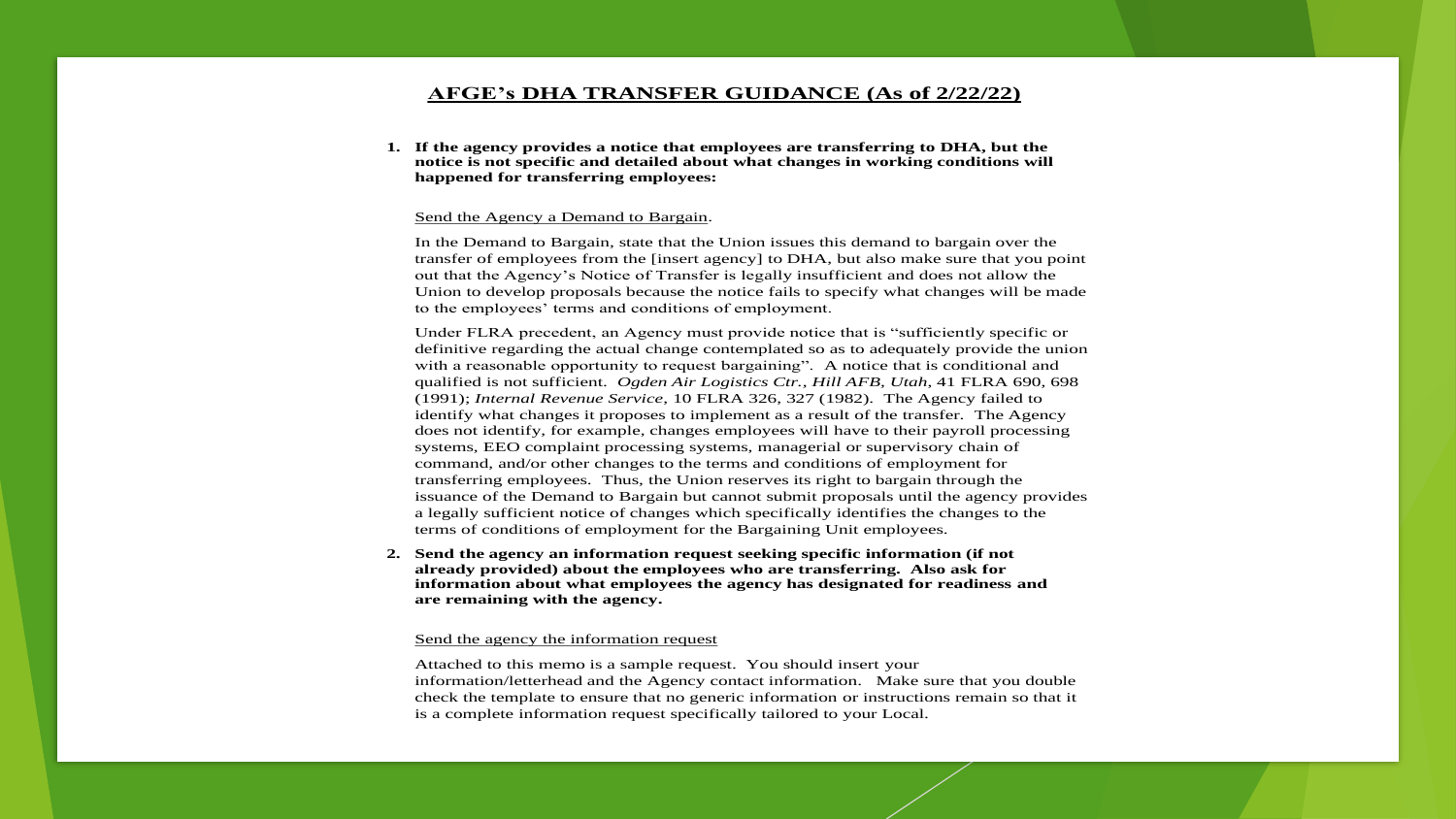In addition to the Agency's telling us who is transferring to DHA, we also need them to tell us which employees they have designated as performing functions related to "readiness" and who are not transferring to DHA but remaining employed by the Agency. There may be changes related to those employees as well even though the agency does not identify or mention this in the Notice of Transfer of Function.

#### **1. Ask the Agency to Provide the following additional information. If they will not provide it, then modify the provided formal information request to request it:**

- What DHA market/organization are the employees being transferred to?
- What other MTFs are transferring to the DHA market/organization?
- What is the number of employees from other MTFs who are transferring?
- Whether the employees who are transferring from other MTFs are represented by a labor organization?
- Please identify the other labor organizations and the employees (numbers and types) they represent?

This guidance is accurate as of the date of this memo. The guidance may be modified or updated based on new information or developments.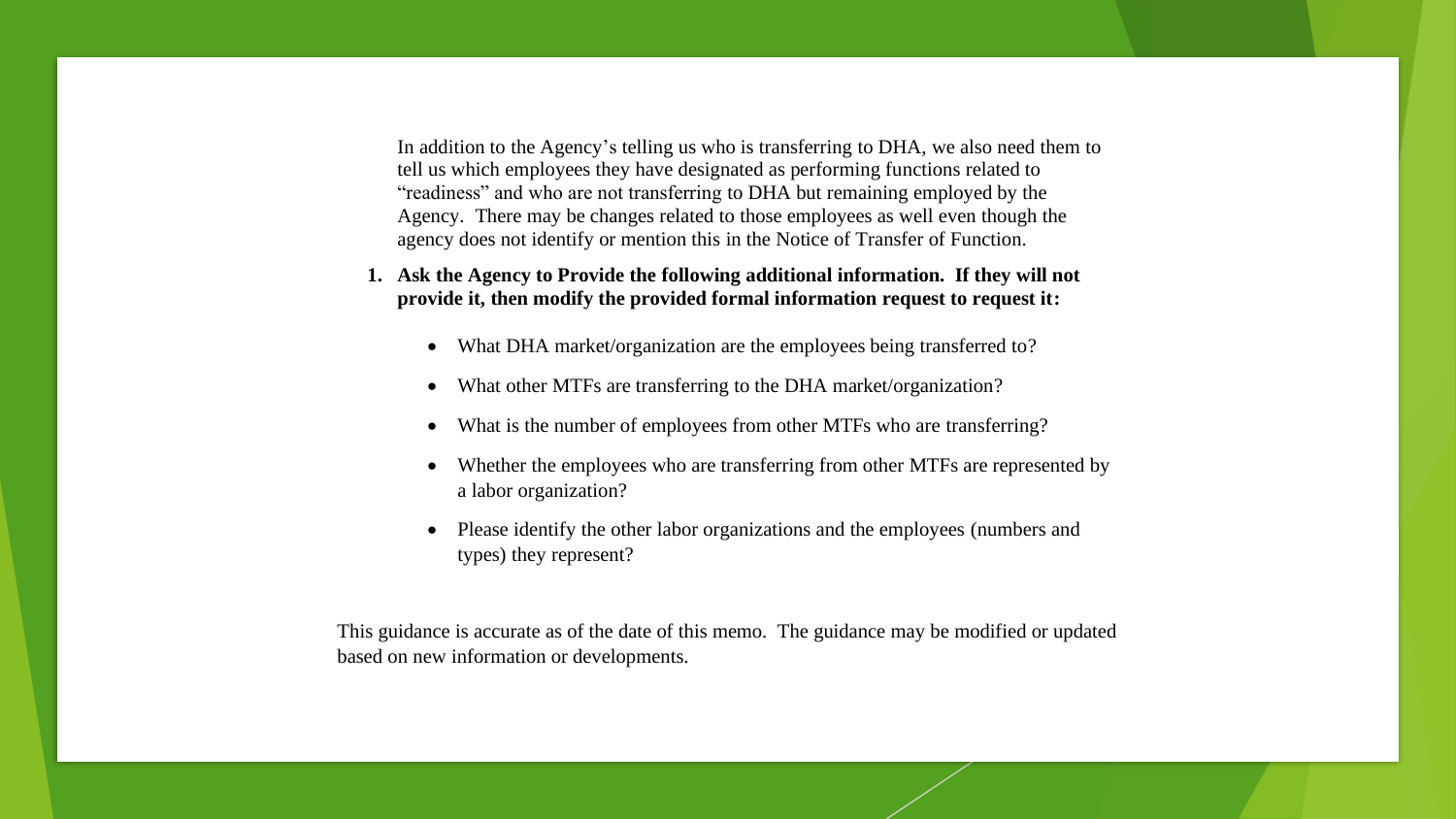This is a request on behalf of the American Federation of Government Employees, under 5 U.S.C. § 7114 (b)(4). For the purpose of this request, the term "information, documents, and other materials" (hereinafter "materials") includes, but is not limited to, any typewritten or handwritten memoranda, reports, summaries, notes, charts, computer database materials, issuances, advisory letters, audio and/or video recordings, or other data in whatever form it might appear.

It is necessary that AFGE receives the following information to prepare proposals for bargaining pursuant to the agency's notice of its intent to transfer certain employees from the [agency] to the Defense Health Agency (DHA).

1. AFGE requests the agency provide a listing of employees it has designated as performing a readiness function and who will not transfer to DHA. I am requesting that these lists include the name, job title, organization/department and first, second and third level supervisor for each of the employees.

> AFGE has a particularized need for the information so that the union can develop proposals pursuant to the agency's notice of transfer of employees to DHA. This is information is also necessary so the union may determine whether it should file a grievance or unfair labor practice over the unlawful practice of having bargaining unit employees supervised by another agency. Co-employership is unlawful under 5 U.S.C. Chapter 71 and the union requires the requested information to determine whether there is a violation of law and the proper forum to bring its complaint.

2. AFGE also requests that the agency provide a listing of employees who are transferring from the [agency] to DHA that includes the name, job title, organization/department and first, second and third level supervisor for each of the transferring employees.

> AFGE has a particularized need for the information so that the union can develop proposals pursuant to the agency's notice of transfer of employees to DHA. This is information is also necessary so the union may determine whether it should file a grievance or unfair labor practice over the unlawful practice of having bargaining unit employees supervised by another agency. Co-employership is unlawful under 5 U.S.C. Chapter 71 and the union requires the requested information to determine the proper forum to bring its complaint.